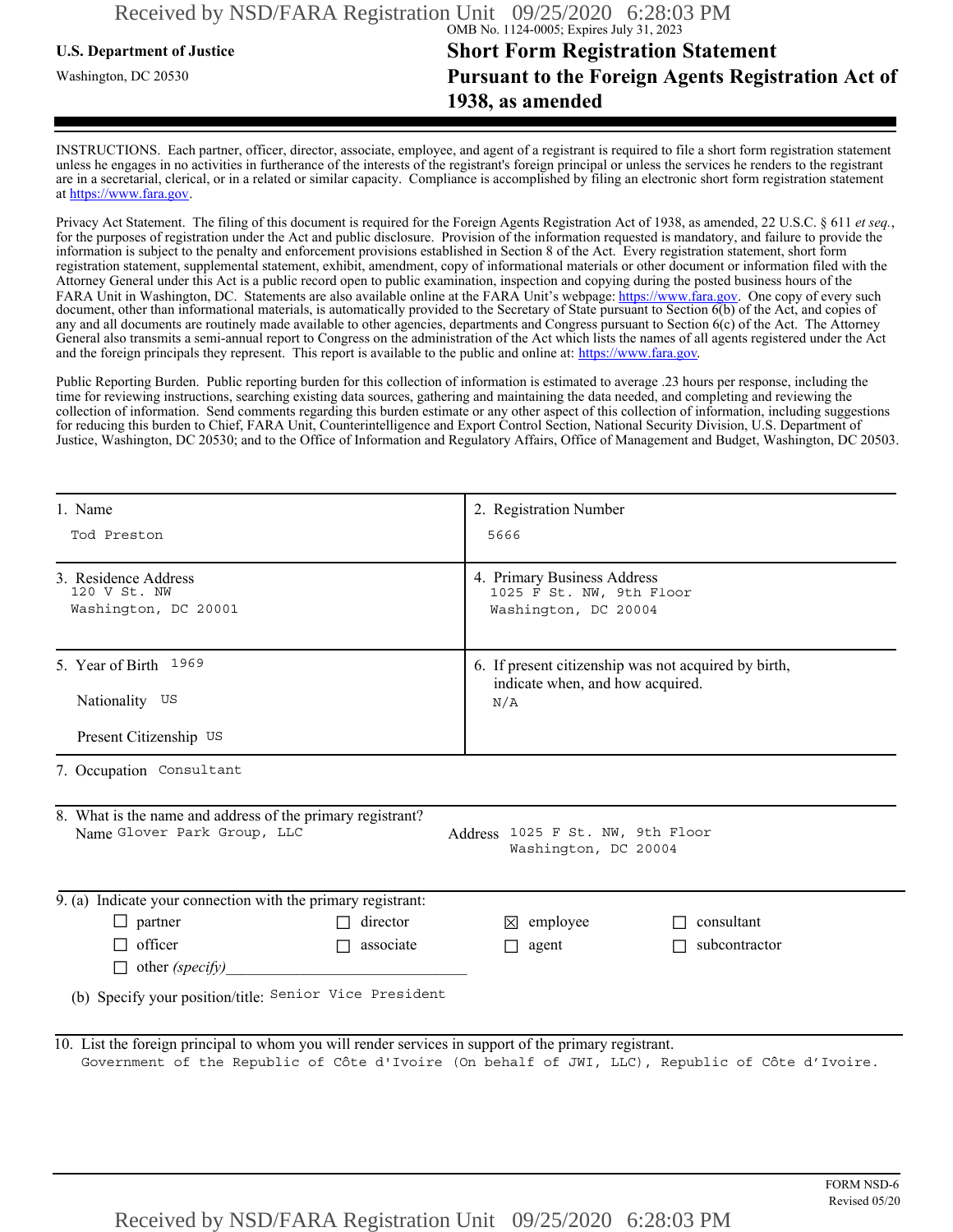| see attached                                                | through the primary registrant listed in Item 8.                                 | 11. Describe in detail all services which you will render to the foreign principal listed in Item 10 either directly, or                                                                                                                                                                                                                                                                          |                                                          |                                                                                                                                    |  |  |
|-------------------------------------------------------------|----------------------------------------------------------------------------------|---------------------------------------------------------------------------------------------------------------------------------------------------------------------------------------------------------------------------------------------------------------------------------------------------------------------------------------------------------------------------------------------------|----------------------------------------------------------|------------------------------------------------------------------------------------------------------------------------------------|--|--|
| see attached                                                | Yes $\boxtimes$<br>dissemination of informational materials.                     | 12. Do any of the above described services include political activity as defined in Section 1(o) of the Act <sup>1</sup> ?<br>No $\square$<br>If yes, describe separately and in detail such political activity. The response must include, but not be limited to, activities<br>involving lobbying, promotion, perception management, public relations, economic development, and preparation or |                                                          |                                                                                                                                    |  |  |
|                                                             | $\Box$ full time basis                                                           | 13. The services described in Items 11 and 12 are to be rendered on a<br>$\boxtimes$ part time basis                                                                                                                                                                                                                                                                                              |                                                          | $\Box$ special basis                                                                                                               |  |  |
|                                                             | $\Box$ Fee: Amount \$                                                            | 14. What compensation or thing of value have you received to date or will you receive for the above services?<br>□ Salary: Amount \$ __________ per ___________________ □ Commission at _______ % of _______________<br>$\boxtimes$ Salary: Not based solely on services rendered to the foreign principal(s).                                                                                    |                                                          |                                                                                                                                    |  |  |
| Yes $\square$                                               | candidates for any political office?<br>$No \boxtimes$                           | and on your own behalf either directly or through any other person, made any contributions of money or other things of value in<br>connection with an election to political office or in connection with any primary election, convention, or caucus held to select                                                                                                                               |                                                          | 15. During the period beginning 60 days prior to the date of your obligation to register under FARA, have you, from your own funds |  |  |
|                                                             | If yes, furnish the following information:                                       |                                                                                                                                                                                                                                                                                                                                                                                                   |                                                          |                                                                                                                                    |  |  |
| Date<br>7/21/20<br>7/21/20<br>7/22/20<br>7/28/20<br>8/19/20 | Donor<br>Tod Preston<br>Tod Preston<br>Tod Preston<br>Tod Preston<br>Tod Preston | Political Organization/Candidate<br>Shaheen McGrath Victory<br>Fund<br>Win the Senate<br>Beaver County PA Dem Comm<br>Rep. Joe Cunningham<br>Sen. Coons                                                                                                                                                                                                                                           | Method<br>Online<br>Online<br>Online<br>Online<br>Online | Amount/Thing of Value<br>\$500<br>\$1000<br>\$100<br>\$50<br>\$500                                                                 |  |  |
| <b>EXECUTION</b>                                            |                                                                                  |                                                                                                                                                                                                                                                                                                                                                                                                   |                                                          |                                                                                                                                    |  |  |

In accordance with 28 U.S.C. § 1746, and subject to the penalties of 18 U.S.C. § 1001 and 22 U.S.C. § 618, the undersigned swears or affirms under penalty of perjury that he/she has read the information set forth in this statement filed pursuant to the Foreign Agents Registration Act of 1938, as amended, 22 U.S.C. § 611 *et seq.*, that he/she is familiar with the contents thereof, and that such contents are in their entirety true and accurate to the best of his/her knowledge and belief.

| September 25, 202 Tod Preston |                     | /s/Tod Preston | eSigned |
|-------------------------------|---------------------|----------------|---------|
| Date                          | <b>Printed Name</b> | Signature      |         |

Political activity," as defined in Section 1(o) of the Act, means any activity which the person engaging in believes will, or that the person intends to, in any way influence any agency or official of the Government of the domestic or foreign policies of the United States or with reference to the political or public interests, policies, or relations of a government of a foreign country or a foreign political party.

Received by NSD/FARA Registration Unit 09/25/2020 6:28:03 PM